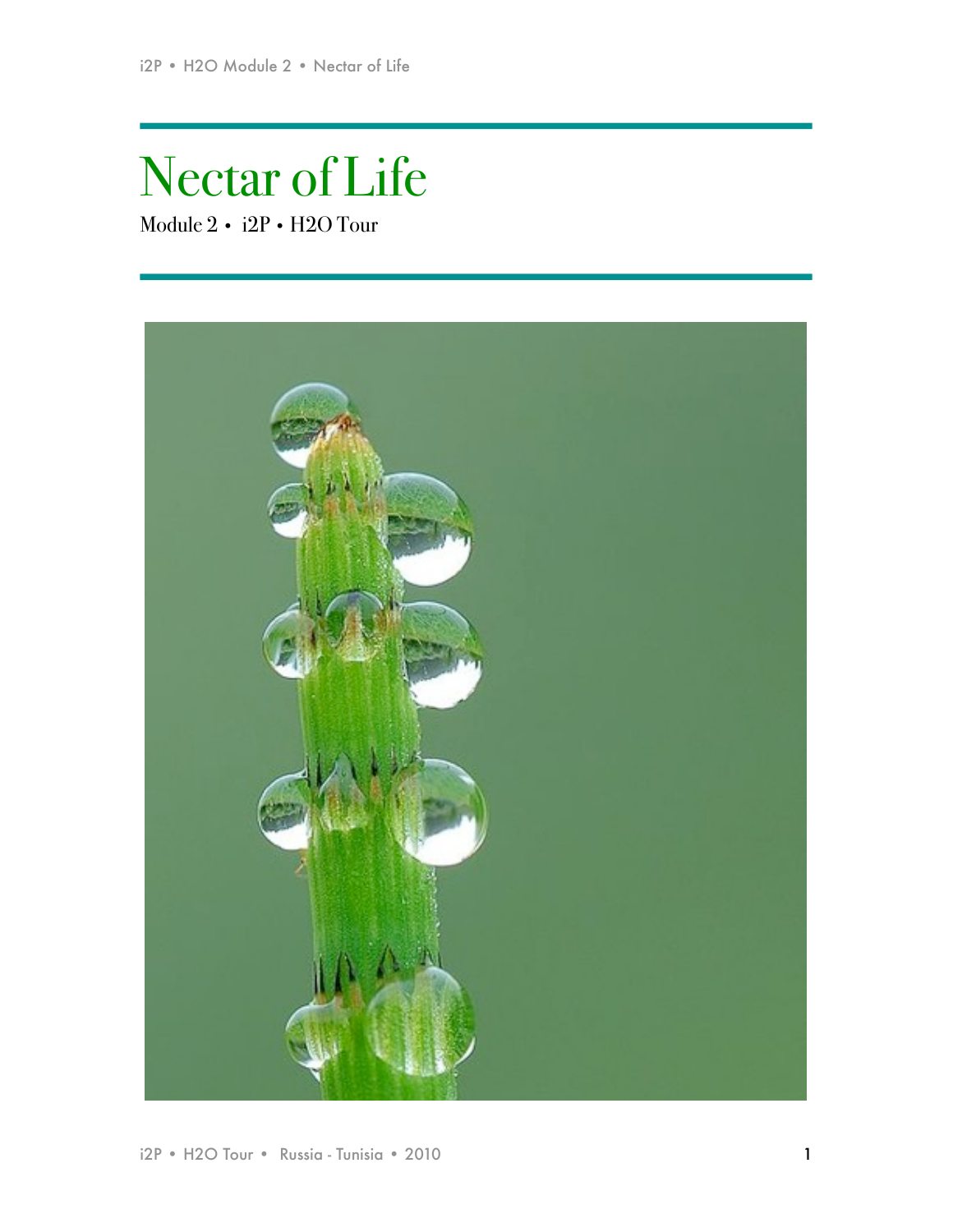"If there is magic on this planet, it is contained in water." - Loran Eisely, The Immense Journey, 1957



#### A WALK ON THE LAKE

When Ray and Kevin cross Lake Baikal in March they will be treading on trillions of tiny water molecules bound together in a frozen state as ice; ice that is floating upon a body of liquid water that contains one fifth of the worlds surface liquid water stores. In other words under their feet will be the largest reservoir of liquid water in the world, a massive store of the simple molecule that is credited with being central to the creation of life on earth.

To be instrumental in the creation of life is pretty important stuff, particularly for a simple little molecule made of three atoms. Why among the countless number of molecules in the universe is water so essential to the creation and preservation of life? Perhaps the best way to try and answer this question is to first define the meaning of life. What is life, and where does it begin and end?; questions of a primordial nature, endlessly debated by scientific and religious circles and profoundly difficult to answer.

## THE DEFINITION OF LIFE

According to molecular biologist Daniel E. Koshland Jr. life should be defined according to the following seven conditions (see: [definition of life](http://www.physicalgeography.net/fundamentals/9a.html)):

- 1. it can reproduce;
- 2. it has the ability to adapt;
- 3. it is organized into at least one specialized compartment called a cell;
- 4. it can take energy from the environment and change it from one form to another;
- 5. it will ultimately degrade into a state known as death;
- 6. it responds to the surrounding environment through sensory stimuli;
- 7. it is able to maintain numerous metabolic reactions simultaneously.

If we apply these criteria to Ray Zahab we can confirm that he does qualify as a life form. However, although Ray is a life form and is full of water  $($   $\sim$  68%), this does

# Did You Know?

Part of the difficulty in defining life is the conundrum presented by viruses. Are viruses life or not? Some scientists define viruses as very complex organic molecules, while others suggest they are the simplest form of life.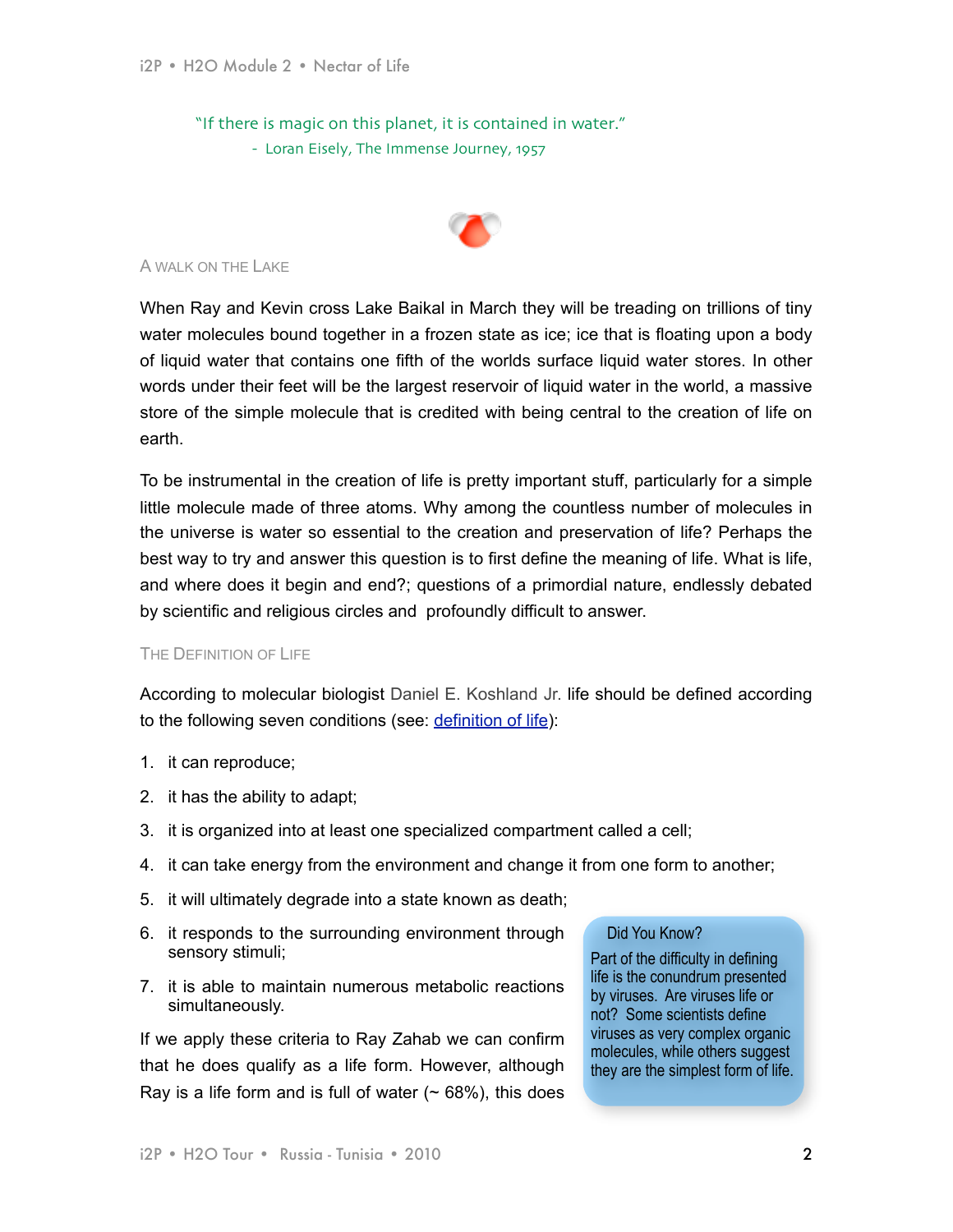not explain why water is essential to life.

To understand why water is essential to life it's useful to note that of the seven conditions of life listed above, three of them (points 3,4 and 7), are dependent upon water, specifically liquid water. Indeed scientists are agreed upon the fact that the form of water essential to life is liquid water. If water were not present in liquid form, only in gas (water

Definition: Solvent A solvent is a liquid or gas that dissolves a solid, liquid, or gaseous solute, resulting in a solution (see: [solvent\)](http://en.wikipedia.org/wiki/Solvent).

vapor) and solid (ice) forms, life as we know it would not be possible.

## VERY SPECIAL LIQUID

Liquid water has very unusual properties that make it ideally suited to life as we know it.

Dubbed the "Universal Solvent",

it dissolves virtually every known substance to some degree, even gold. Although it is conceivable that a non-aqueous solvent, such as liquid ammonia, could serve as a somewhat-universal solvent, no substance is quite as unique as water in terms of range of temperatures in liquid form. Additionally, the so-called building blocks of life, nucleic acids and amino acids, are not soluble in liquids other than water. These Did You Know ?

Gold in water.

According to calculations there is \$0.0000004 worth of gold per metric ton of sea water. 1 million bathtubs of seawater would fetch but a meager [p](http://www.pbs.org/wgbh/nova/origins/essential.html)ittance of 8 cents of gold (see: [gold in water\)](http://www.pbs.org/wgbh/nova/origins/essential.html).

"building blocks" or basic molecules of life that make up the substance of the cells from which all life is formed, must be dissolved in a solvent in order to interact and function. The only known solvent that can perform this function is water.

#### WATER IS POLAR

One of the unique properties of water that allows for it to function as the "Universal Solvent" is its "polar" nature. The "polar" nature indicates that one end of the molecule has a negative partial charge and the other has a positive partial charge, essentially meaning that it has a negatively charged pole and a positively charged pole, and thus is "polar". Water is composed of three atoms; two hydrogen atoms and one oxygen atom (H2O). Atoms are composed of a nucleus of protons and neutrons surrounded by electrons. Electrons have a negative charge while protons have a positive charge (neutrons have no charge). The oxygen atom in H2O draws the two electrons from the two hydrogen atoms in a molecule of water closer to its end of the molecule, thus unbalancing the charge of the molecule. With the electrons (negative charge) pulled closer to the oxygen atom, the oxygen side of the H2O molecule develops a relative negative charge, while the hydrogen aspects of the molecule have a relative positive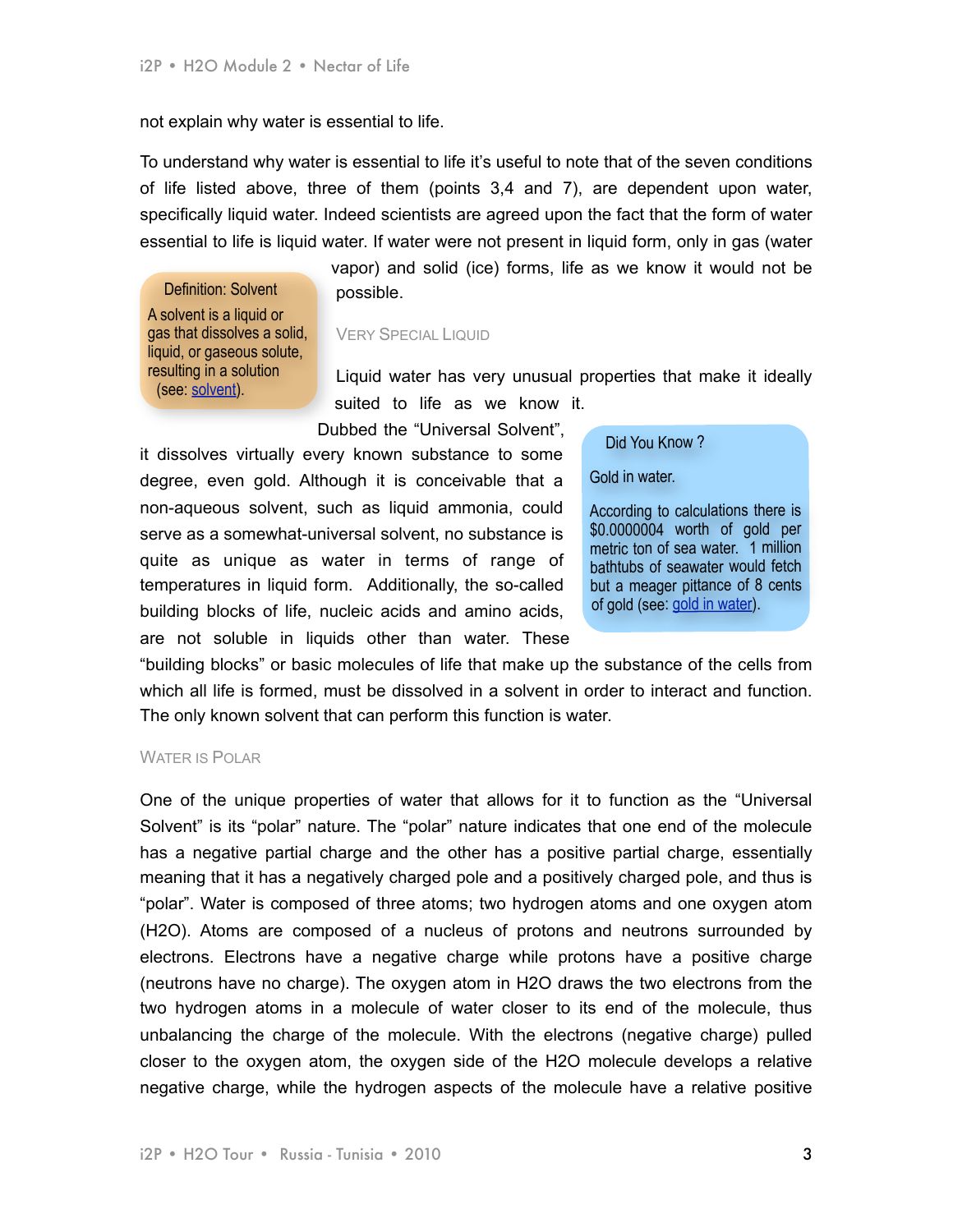#### Did You Know?

The hydrogen bonding between individual water molecules shows a unique phenomenon on the surface of a body of water called "surface tension". Because the water molecules on the surface have fewer neighbors surrounding them, this leads to a stronger attraction to those few adjacent molecules below, leading to a surface that is slightly more resistant to penetration. The Basilisk lizard takes advantage of this phenomenon, propelling itself by "running" on the slightly resistant surface.

see video: [Jesus Lizard](http://web.jjay.cuny.edu/~acarpi/NSC-2/Jesus%2520Lizard.avi)

Figure 1(at right): The surface tension of water carries the weight of a paper clip (source: Wikimedia Commons)



charge (see: [properties of water\)](http://www.visionlearning.com/library/module_viewer.php?mid=57). This is what causes the molecule to be "polar" - to have a partial negative and positive charge on opposite sides of the molecule. This gives water electrical properties.

## ELECTRICAL ATTRACTION

Because of their polarity, or relative electrical charge, H2O molecules are attracted to each other. The molecules group together with the negative pole (the oxygen atom) lining up with the positive pole (the hydrogen atom) in a union called a hydrogen bond



Figure 2: Hydrogen bonding. The positive charge of the hydrogen atoms align with the negative charge of the oxygen atoms (source: [Wikimedia Commons\)](http://en.wikipedia.org/wiki/File:3D_model_hydrogen_bonds_in_water.jpg)

(see: [properties of water\)](http://www.visionlearning.com/library/module_viewer.php?mid=57). Hydrogen bonding gives water its ability to dissolve other substances The negatively charged oxygens of H2O molecules clump around and cling to positive ions and the positive end of the hydrogens clump around and cling to their respective negatively charged ions, suspending them in solution (the bonds between the water molecules and the ions are stronger than the ionic bonds within the dissolving molecule – the bonds that hold the ions together in solid form). Unfortunately, this ready ability to dissolve also means toxic and environmentally harmful substances are held in solution in the majority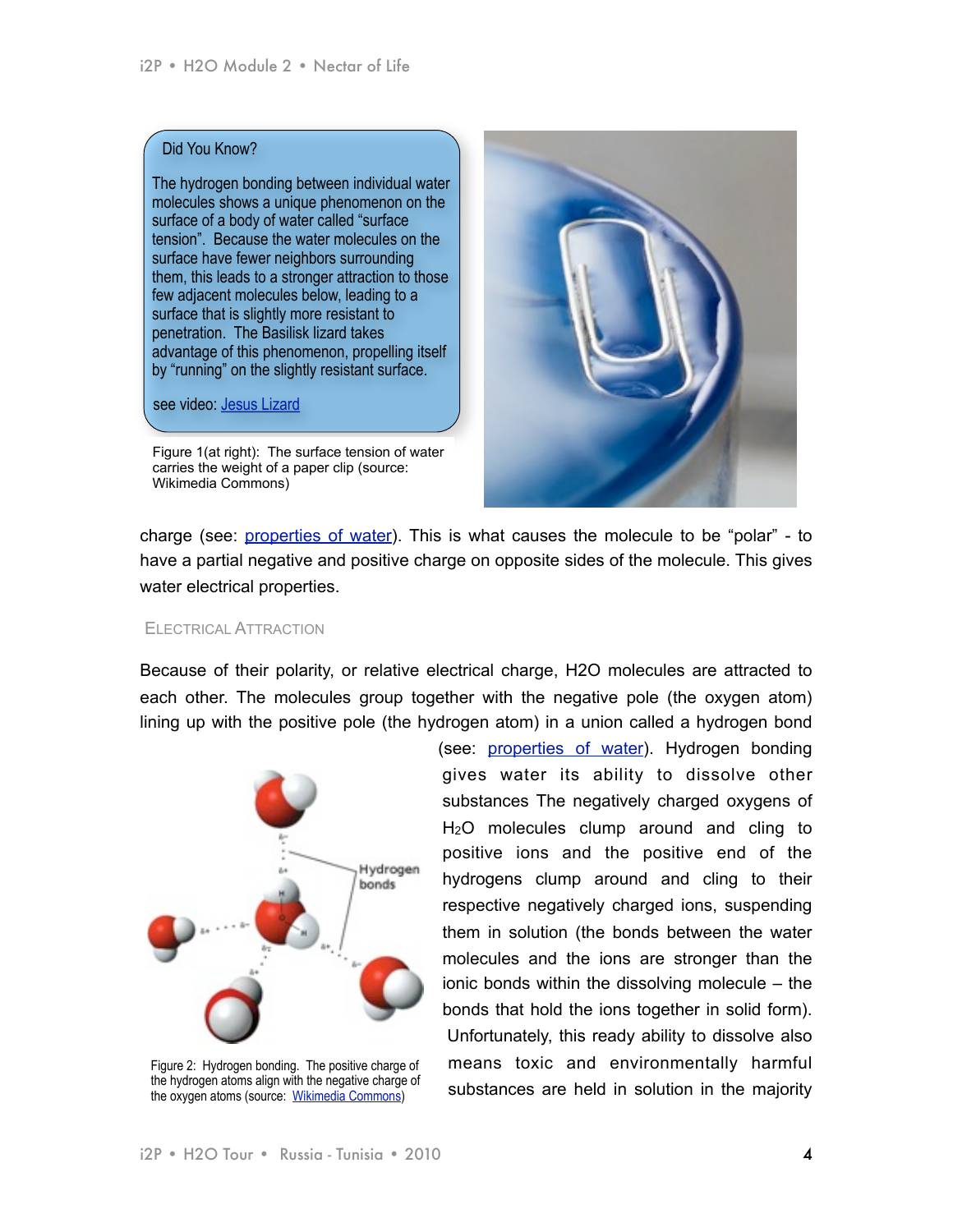of Earth's water supply, a topic to be covered in a later module called Dirty Water (Module 13).

#### THERMAL CONDUCTION

One of the byproducts of hydrogen bonding is that it makes water a great sink for heat, allowing it to absorb and hold large volumes of heat (or cold). This property contributes



Figure 3: Ice on Lake Baikal (source: [Wikimedia Commons\)](http://commons.wikimedia.org/wiki/File:Bajkal_zima1.jpg)

to the fact that large bodies of water such as the ocean and large lakes moderate the temperature of seaboard cities. Lake Baikal, as the largest volume of fresh water in the world, is a case in point. Although Lake Baikal will be covered in ice when Ray and Kevin cross in March, there will still be heat remaining in the liquid water beneath the ice that will moderate the temperature of the surrounding areas. In the summertime it will have a

# Water and the Origins of Life

Although water is not directly (nor definitively) linked with the creation of the first organic compounds on Earth, one fascinating experiment was undertaken by Stanley Miller (of the famous Miller-Urey experiment that demonstrated electrical events in Earth's early atmosphere potentially linking atoms into the first organic monomers) in which a container of ammonia and cyanide dissolved in water was placed in a -108F freezer for 25 years, from 1972-1997. Upon removing the blocks of ice from the deep freeze, it was observed, and might I add amazingly, that complex polymers in the form of nucleobases and amino acids had formed. When the solvent initially froze, the ammonia and cyanide fell out of solution as the ice crystals of pure water began to form. The ammonia and cyanide became concentrated in small pockets of liquid within the ice block amongst the crystals, greatly increasing collisions between molecules leading to chemical reactions resulting in the production of the aforementioned building blocks of life. This case of "eutectic freezing" could be an indicator of how early life formed on Earth, especially during a time of cooling (Earth's average surface temperature at -40F) following a period of asteroid bombardment 4 billion years ago (see: [origin of life\)](http://www.ozh2o.com/h2origin5.html).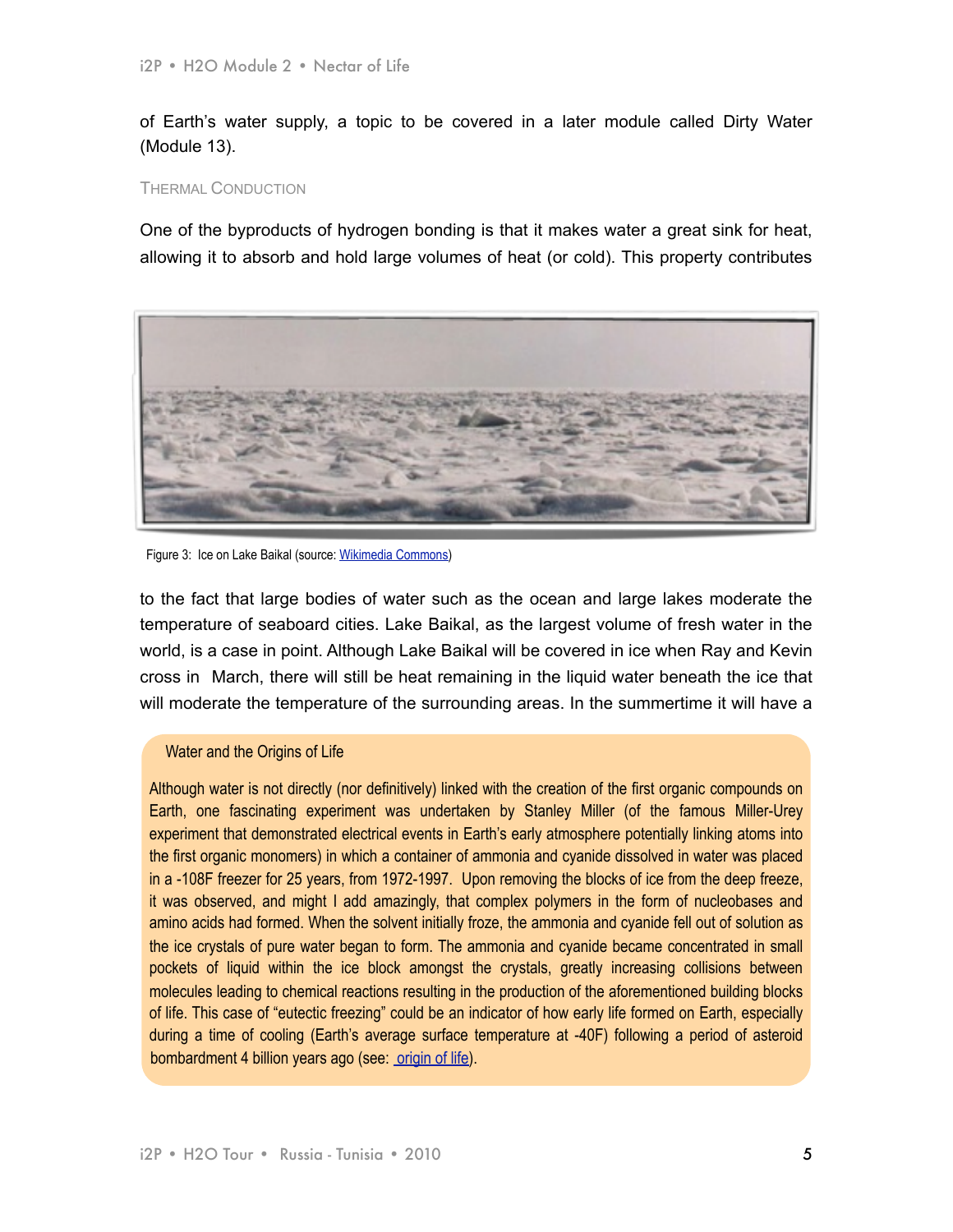# Water & the Birth of the Planet

In the early stages of the tumultuous formation and development of Earth, water was largely present in vapor form, spewing from the omnipresent volcanic eruptions in a gaseous brew along with carbon dioxide, carbon monoxide, methane, ammonia and hydrogen sulfide. Liquid water existed at this time, but was found in temperatures exceeding 100 degrees Celsius on the seething hot surface of Earth. This may seem counterintuitive, as it is common knowledge that water boils and becomes vapor at 100 degrees Celsius, under current day conditions at sea level, anyways. Back then, the composition of the atmosphere was much different than today and atmospheric pressure was much higher, leading to a greater boiling point temperature for water and thus allowing it to exist in liquid form to temperatures in excess of 100 degrees Celsius. It is the same reason that causes water to boil at 69° C (156.2° F) at the top of Mt. Everest where the atmospheric pressure is only 26.39 kPa. Today's Celsius temperature scale describes water as becoming a solid at 0° C and boiling and becoming vapor at 100° C at sea level.

cooling effect, as the lake will be cold relative to the surrounding heat of a Siberian summer (see: [Lake Baikal weather](http://www.bww.irk.ru/baikalclimate/baikalclimate.html)).

#### LIFE IN WATER

Understanding the fundamental properties of water that allow it to house and enable the building blocks of life - liquid phase, solubility, polarity, thermal capacitance - allows us to turn our attention to how water is used by life forms.

Life requires a source of energy to survive and propagate. Virtually all energy used by life forms on Earth comes from the sun. Some forms of life, principally plants, obtain their energy directly from the sun. Animals in turn consume plants or other life forms to obtain their energy. Photosynthesis is the process by which plants capture the suns energy. Photosynthesis requires three ingredients; carbon dioxide, water and sunlight which are converted into oxygen and the simple sugar glucose. Not only is water an essential ingredient of photosynthesis, but the photosynthetic chemical reaction must take place in the physical matrix of water.

## Did You Know?

Water is the most abundant molecule on the surface of the Earth, accounting for 70% of the planet's surface area.

When you eat a piece of corn or a carrot for lunch you are capturing the sun's energy that the corn or carrot plant captured

Figure 4: ATP (Source: [Wikimedia Commons\)](http://commons.wikimedia.org/wiki/File:Atp_exp.qutemol-ball.png)